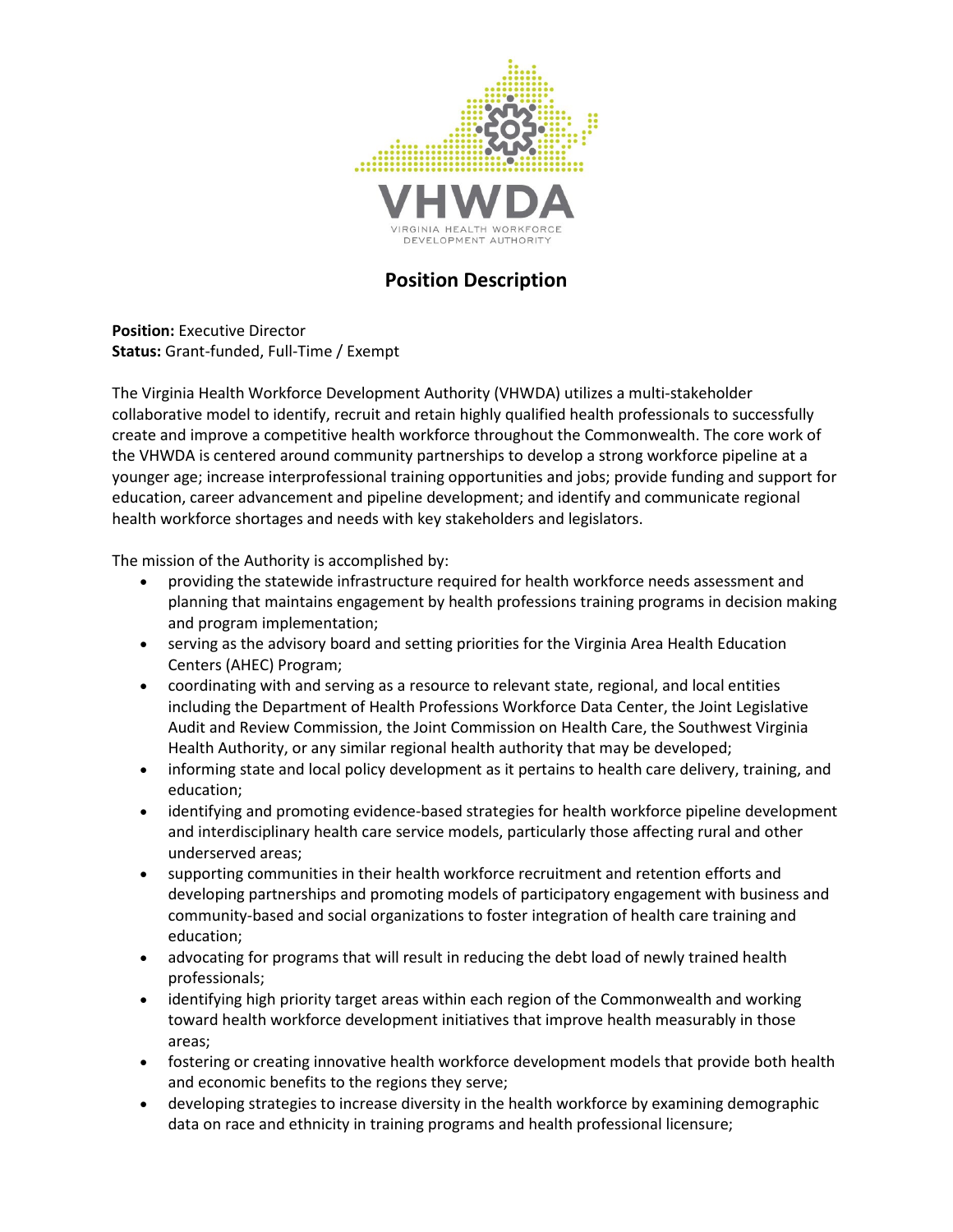- identifying ways to leverage technology to increase access to health workforce training and health care delivery; and,
- developing a centralized health care careers roadmap in partnership with the Department of Health Professions that includes information on both licensed and unlicensed professions and that is disseminated to the Commonwealth's health care workforce stakeholders to raise awareness about available career pathways.

# **Roles/Responsibilities**

*General Management.* The Executive Director is responsible for the successful leadership and management of the organization according to the strategic direction set by the Board of Directors. The Executive Director oversees the planning, implementation and evaluation of the organization's programs and services and ensures that the programs and services offered by the VHWDA contribute to the organization's mission and priorities. The Executive Director monitors day-to-day delivery of the programs and services of the organization to maintain or improve quality.

*Board Administration.* The Executive Director drafts policies for the approval of the Board of Directors and prepares procedures to implement the organizational policies and reviews existing policies on an annual basis and recommends changes as appropriate. The Executive Director prepares Executive Committee and Board meeting agendas and supporting materials for meetings.

*Grant Monitoring.* The Executive Director is responsible for the management of the U.S. Department of Health and Human Services, Health Resources and Services Administration Area Health Education Center AHEC Grant (AHEC) Program and manages eight subrecipient grants statewide.

*Staff Administration.* The Executive Director provides leadership and directly oversees all staff/employees and contractors employed by VHWDA. The ED assumes responsibility for the performance, actions and professional development of staff/employees and contractors to maintain quality and excellence. The ED implements a performance management process for all staff which includes monitoring the performance of staff on an on-going basis and conducting annual performance reviews.

*Communications.* The Executive Director is the spokesperson for the Authority and must demonstrate excellent communication (oral and written) and professionalism. The Executive Director assumes responsibility for timely printed and electronic communications including (but not limited to): newsletters, reports and publications, website content and social media.

*Financial Management/Development.* The Executive Director works with the Fiscal Contractor, the Treasurer, and the Board of Directors to prepare a comprehensive budget annually for approval and a budget summary of expenses quarterly in conjunction with Board meetings. The Executive Director is responsible for securing adequate funding for the operation of the organization.

## **Requirements**

The successful candidate will demonstrate leadership qualities in some or all of the following areas: grants management, policy, advocacy, action and health workforce. She/he will have considerable knowledge of leadership and management principles related to public organizations, and have knowledge of current and historical community health workforce challenges and opportunities across the Commonwealth.

She/he must be able to convene stakeholders; thought-leaders; policy-makers; medical, osteopathic and health professions schools; and, community members across the state to inform policy development and impact change. As mandated in the Code of Virginia, she/he will maintain collaborative partnerships with the Virginia Department of Health Professions, the Virginia Department of Health, the Joint